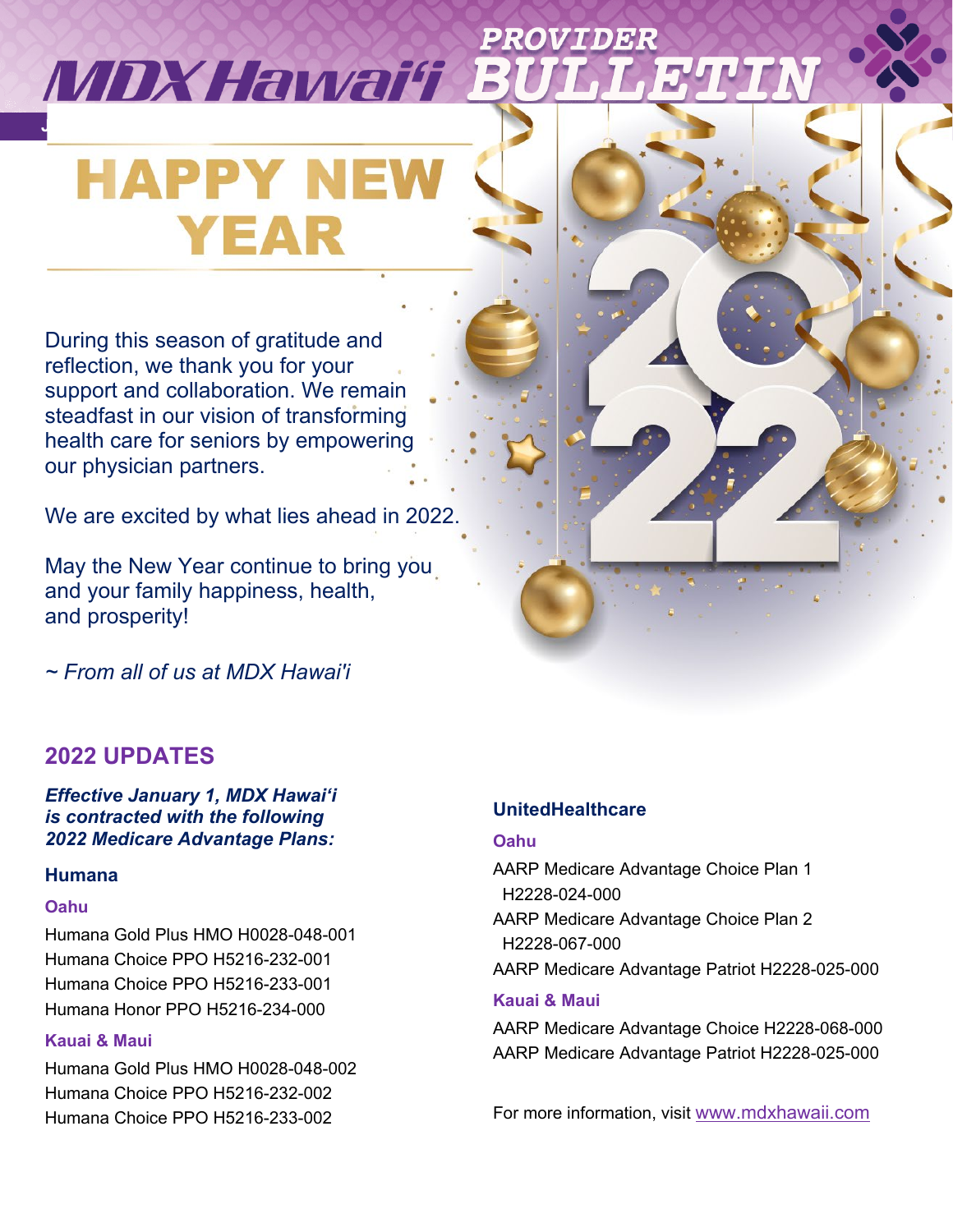#### **MDX Hawai'i X** PROVIDER BULLETIN

#### **January 2022**



# **MEDICARE QUALITY STAR MEASURES**

The Centers for Medicare and Medicaid Services (CMS) works with Medicare Advantage physicians and healthcare providers to improve the quality, performance, and cost-effectiveness of services provided to Medicare beneficiaries. The Medicare STARS program determines how well plans and providers perform across quality measures using data and information from various sources. These ratings are then published on the Medicare Plan Finder at [www.medicare.gov.](http://www.medicare.gov/)

Two clinical categories are:

- **Preventive care:** Includes how often patients receive various screening tests, vaccines, and other assessments to help them stay healthy.
- **Chronic Condition Management:** Includes how often members with different long-term conditions completed specific tests and treatments that help manage their conditions, appropriateness of medication, and medication adherence.

A Medicare Advantage STAR ratings are ranked 1-5 in each category and used to determine a plan's overall rating.

- ★★★★★ Excellent Performance
- ★★★★ Above Average Performance
- Average Performance
- **Below Average Performance**
- Poor Performance

Data sources used to measure the performance include:

- Clinical quality standards
- Health Effectiveness Data and Information Set (HEDIS®) HEDIS STARS Measures
- Pharmacy Data, including medication adherence
- Laboratory data
- Health Outcome Survey (HOS)

#### **Year-Over-Year (YOY) Report**

The MDX Hawai'i Year Over Year (YOY) Noncompliance Reports, scheduled for January and February, help identify patients to prioritize for the new year for the following STAR measures.

- Comprehensive Diabetes Care:
	- o Hemoglobin A1c (HbA1c) testing and HbA1c <9%
	- o A retinal eye exam performed
	- o Statin use
- Medication adherence for cholesterol. hypertension, or diabetes
- Colorectal cancer screening
- Breast cancer screening

You may have ordered tests or prescriptions, but you may not know which patients may not have picked up their meds or followed through on your order. This report identifies the noncompliant patients. Please use the report to prioritize these patients and schedule appointments early at the beginning of the year to address their non-compliance or barriers to adherence.

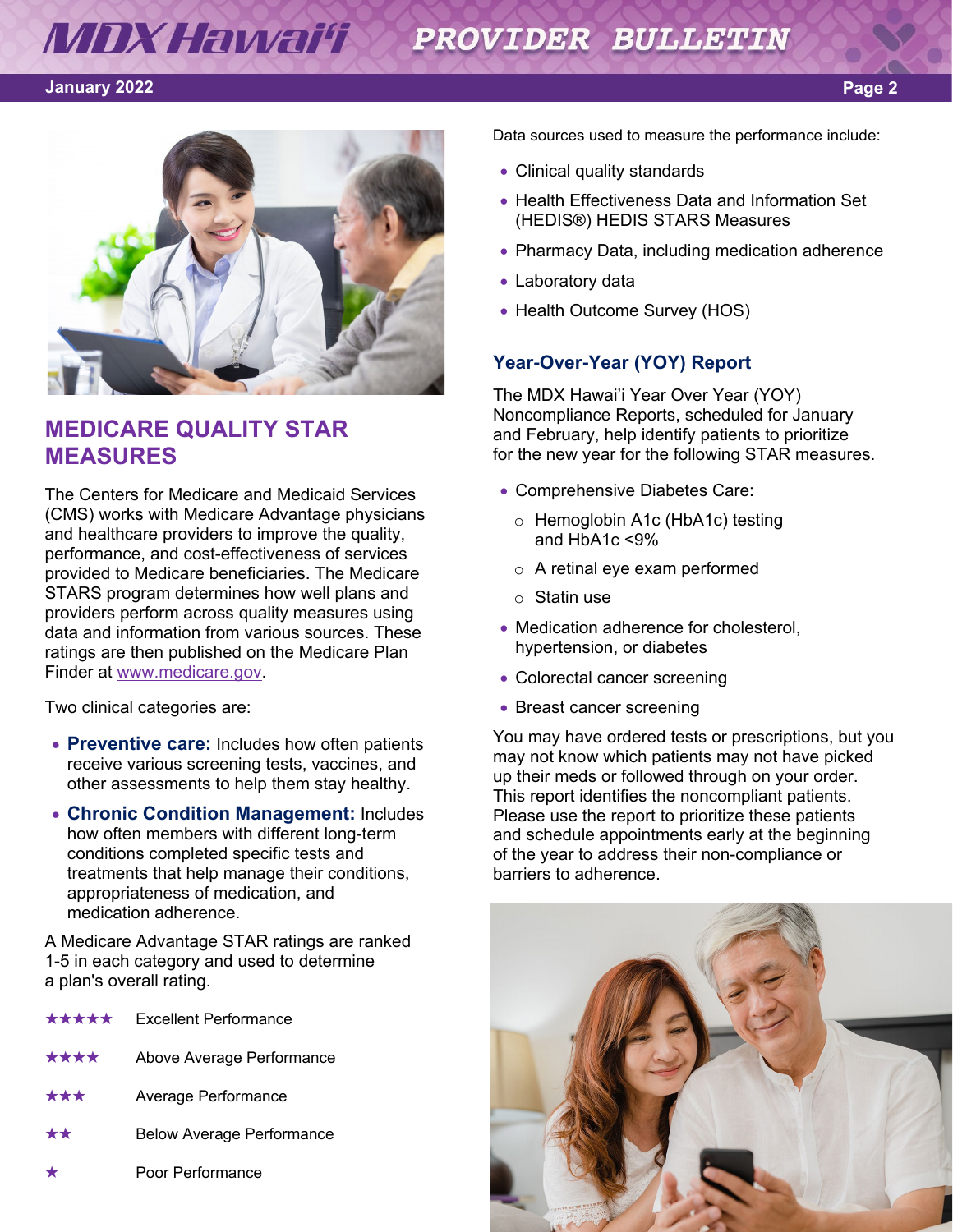#### **MDX Hawai'i XX** PROVIDER BULLETIN

#### **January 2022**



# **SCHEDULING PATIENTS FOR EYE EXAMS, MAMMOGRAMS, DEXA, AND COLONOSCOPIES**

We have a team dedicated to improving our Star ratings to improve the health of our patients and support our provider partners to continue to provide high-quality, timely, appropriate care to the patients we care for together.

This year, we would like to assist you and patients in scheduling diabetes eye exams, mammograms, DEXA scans, and colonoscopies and placing an order.

Please return [the completed form](https://www.mdxhawaii.com/Upload/PDFs/2022%20Provider%20Consent%20Form%20for%20Scheduling%20vF.pdf) directly to MDX Hawai'i Quality Team at [QualityAnalysts@mdxhawaii.com](mailto:QualityAnalysts@mdxhawaii.com) or Fax: 808-451-2201. The results will be sent straight to you.

For any questions, contact us at [QualityAnalysts@mdxhawaii.com](mailto:QualityAnalysts@mdxhawaii.com)

# **HOW YOU CAN HELP WITH MEDICATION ADHERENCE AND COMPLIANCE**

#### **Consider extended days' supply**

**prescriptions.** When clinically appropriate, consider writing 90-day prescriptions for chronic conditions. An extended supply of medications will help improve adherence, save patient money, and minimize frequent trips to the pharmacy, especially for those seniors with transportation issues. This will also reduce the prescription processing requests for your practice.

**Prescribe low-cost generics.** When clinically appropriate, prescribe low-cost generic medications to help reduce out-of-pocket costs, making health care more affordable.

**Try home delivery.** Encourage the use of mail-order pharmacy delivery services. They get their medication delivered to their home. Home delivery is very convenient and eliminates transportation issues for some older patients. The mail-order pharmacies will call patients every quarter to ensure medication adherence.

For more information, please call

**OptumRx (UnitedHealthcare) at (800) 791-7658** or **Humana Pharmacy at (800) 379-0092**.



### **COMING SOON – 2022 PCP QUALITY INCENTIVE PROGRAM**

We are working on final details on the 2022 Quality Incentive Program, and complete program details will be communicated via US mail, fax and/or email. The latest announcement can also be found in the MDX Hawai'i Online Provider Portal.